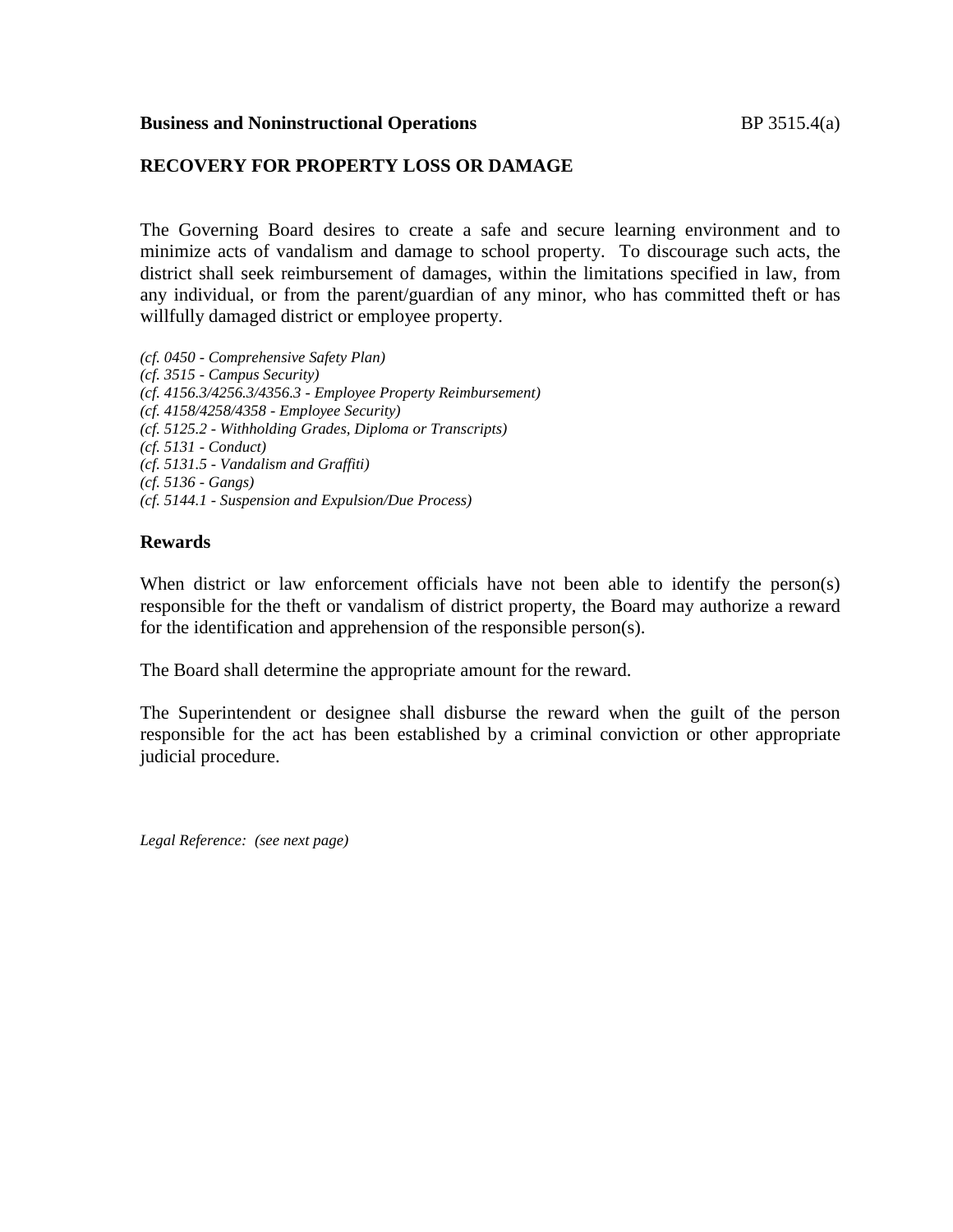# **RECOVERY FOR PROPERTY LOSS OR DAMAGE** (continued)

*Legal Reference:*

*EDUCATION CODE 19910 Libraries, malicious cutting, tearing, defacing, breaking or injuring 19911 Libraries, willful detention of property 44810 Willful interference with classroom conduct 48904 Liability of parent/guardian for willful misconduct CIVIL CODE 1714.1 Liability of parent or guardian for act of willful misconduct by a minor GOVERNMENT CODE 53069.5 Reward for information concerning person causing death, injury, or property damage 53069.6 Actions to recover damages 54951 Local agency, definition PENAL CODE 484 Theft defined 594.1 Aerosol paint and etching cream 640.5 Graffiti; facilities or vehicles of governmental entity 640.6 Graffiti*

*Management Resources:*

*WEB SITES CSBA: http://www.csba.org California Department of Education: http://www.cde.ca.gov*